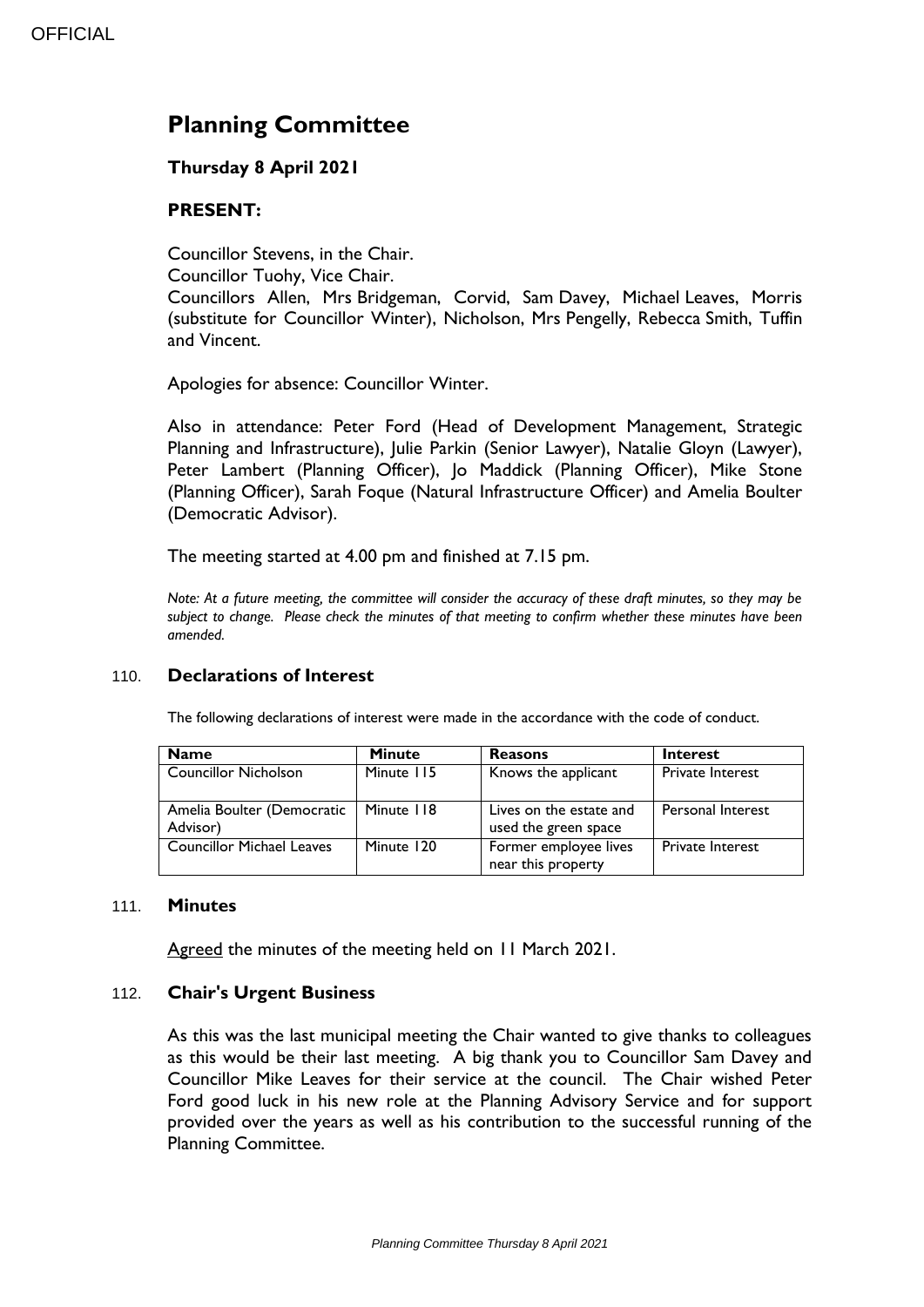Councillor Nicholson seconded the Chair and also gave thanks to Peter Ford for his 24 years of service and thanks to Councillor Sam Davey and Councillor Mike Leaves for a sterling service to the Planning Committee and they would be missed as members of the council.

#### 113. **Questions from Members of the Public**

There were no questions from members of the public.

#### 114. **Planning Applications for consideration**

The Committee considered the following applications, development proposals by local authorities and statutory consultations submitted under the Town and Country Planning Act, 1990, and the Planning (Listed Buildings and Conservations Areas) Act, 1990.

#### 115. **55 South Down Road, Plymouth, PL2 3HP - 21/00277/FUL**

Mr Mark Stephens Decision: Application GRANTED conditionally.

(This item was moved up the agenda).

#### 116. **170 Hemerdon Heights, Plymouth, PL7 2TY - 21/00357/FUL**

Mr and Mrs Sharp Decision:

Application deferred for further negotiation and delegated to the Service Director for Strategic Planning and Infrastructure, in consultation with the Chair, Vice-Chair and Lead Opposition Member to make the final determination. Proposed by Councillor Nicholson and seconded by Councillor Stevens.

(The Committee heard from Mr Sharp, the applicant). (A site visit took place on 7 April 2021 in respect of this item). (Councillor Nicholson declared a private interest in respect of this item).

#### 117. **34 Powisland Road, Plymouth, PL6 6AB- 21/00264/FUL**

Mr and Mrs Constantinou

Decision:

Application GRANTED conditionally to include the following condition: A 2 metre high wooden privacy fence on the north facing side of the garden shall be installed prior to first use of the proposed terrace and remain in-situ thereafter in perpetuity. Officers to negotiate the practicalities of the pre-commencement condition with the applicant. Proposed by Councillor Nicholson and seconded by Councillor Morris.

(The Committee heard from Councillor Jon Taylor, Ward Councillor). (A site visit took place on 7 April 2021 in respect of this item).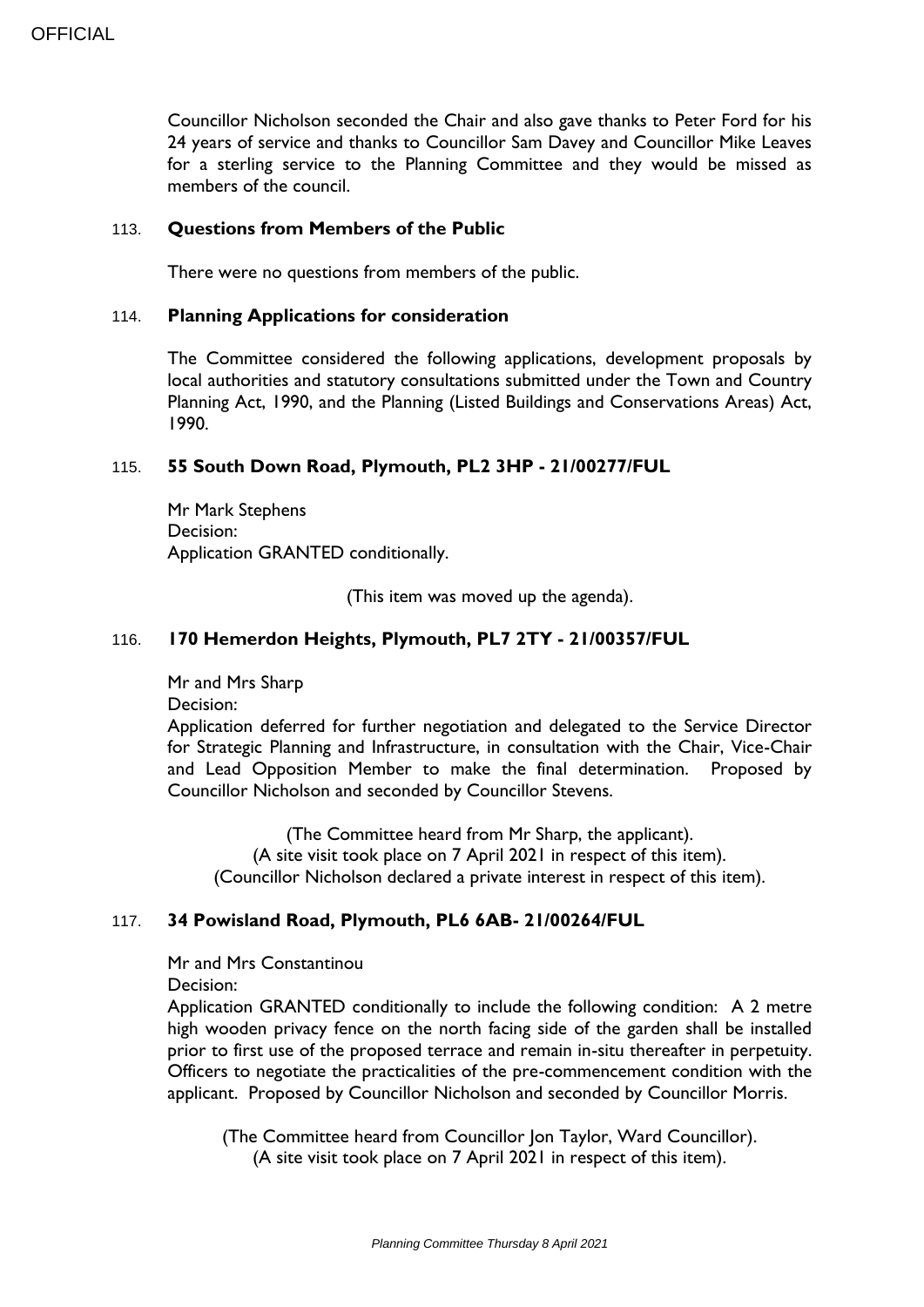## 118. **32 Radford Park Road, Plymouth, PL9 9DP- 21/00196/FUL**

Councillor Ms Watkin withdrew the Member referral and therefore the application will be determined under delegated powers.

#### 119. **14 Cameron Way, Plymouth, PL6 5WB - 20/00492/FUL**

#### Mr John Purchase

Decision: Refuse on the following grounds:

The site proposed for a change of use and construction of a boundary wall is located within 'Land at Cameron Way City Green Space', designated as a City Green Space under the Plymouth Policy Area Open Space Assessment and its appendix, and is subsequently safeguarded through the adoption of the Joint Local Plan and policy DEV27 (Green and Place Spaces). The proposal is unable to meet any of the three tests in determining the acceptability of the loss of green space, as required by point 2 of policy DEV27, in accordance with paragraph 97 of the NPPF 2019. The Green Space is not considered surplus to requirements as it forms a key local provision providing the only local play area within this part of the City. The 'Land at Cameron Way City Green Space' is the only amenity greenspace in the area with City Green Space status, meaning it delivers more functions for its size than any of the Neighbourhood Green Spaces in the wider context. The loss of the green space would cause an already existing pinch point within the greenspace to become even narrower; start to separate the North-western part of the green space from its south-eastern area; and reduce natural surveillance. There is no evidence that the current alignment of the wall results in behavioural issues and therefore limited weight has been given to the view that the re-alignment will resolve any such issues. The reduced extent of green space lost compared to the previously refused application 19/02045/FUL and original drawings submitted as part of the current application, and the inclusion of planting along the boundary wall, is not considered to mitigate the loss of green space. No proposals have been submitted for alternative sports and recreation provision. The scheme is deemed to conflict with the functions and characteristics of the greenspace as it turns currently publicly accessible land into private inaccessible land with no commensurate benefit to the wider public and its amenity. For the reasons stated above, the proposal is deemed contrary to policy DEV27 (Green and Play spaces) of the Plymouth and South West Devon Joint Local Plan 2014- 2034 (2019) and paragraphs 97 and 127 of the National Planning Policy Framework 2019.

(The Committee heard from Councillor Mrs Bowyer, Ward Councillor). (The Committee heard from Mr Nicholas Jewel, in objection to the application). (The Committee heard from Mr John Purchase, the applicant). (A site visit took place on 7 April 2021 in respect of this item).

#### 120. **48 Grand Parade, Plymouth, PL1 3DJ - 21/00039/FUL**

Mr Charles Dougall

Decision:

Defer decision to consider the proposal made by the Applicant during public speaking at the committee relating to setting back the development. The decision to be delegated to the Service Director for Strategic Planning and Infrastructure in